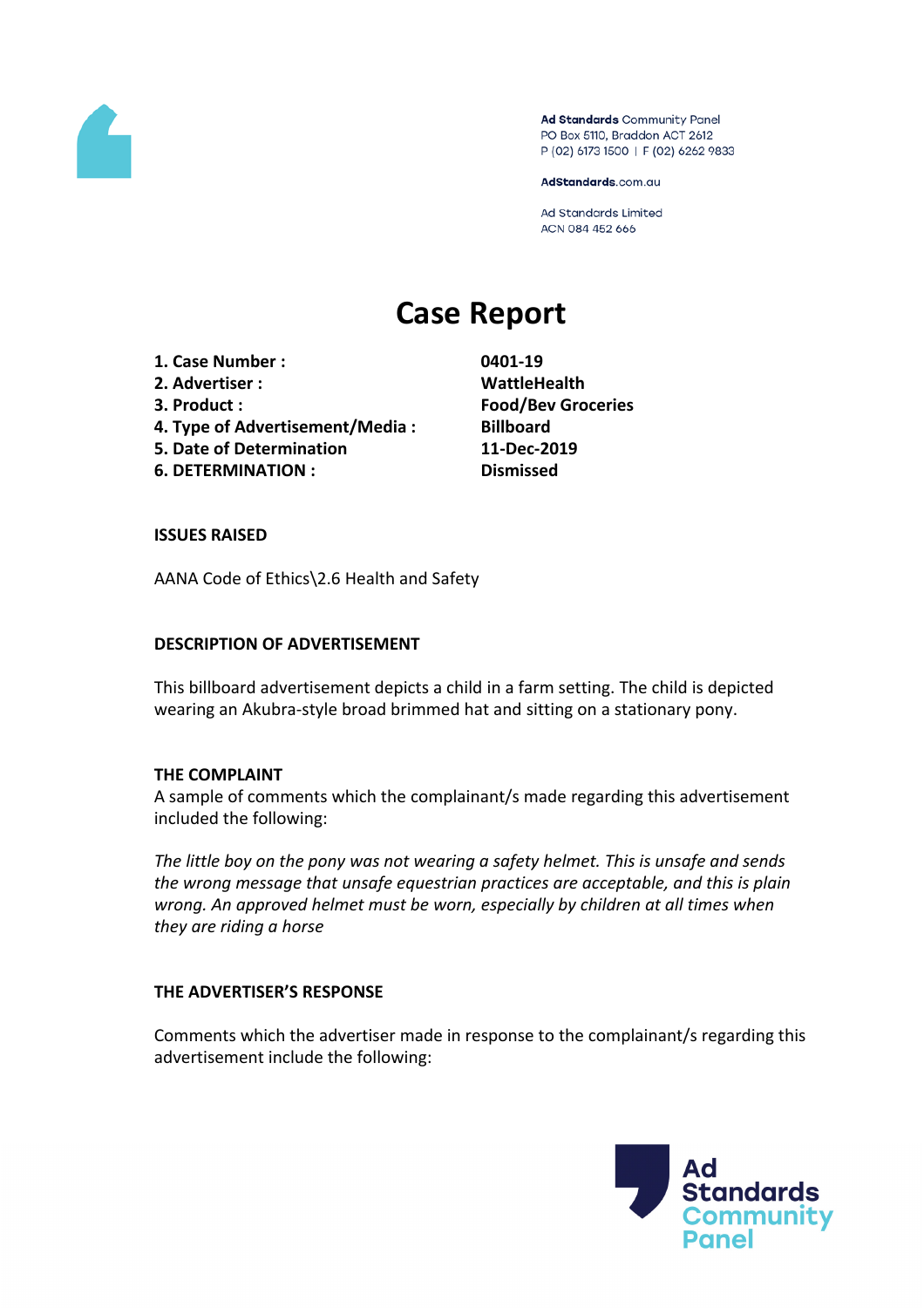

*The product is an Organic Toddler milk drink (a powdered milk based drink to be made up with water). The advertisement is unequivocally directed towards grocery buyers and parents.*

*The product is intended for children above the age of 1 year.*

*The product is advertised as organic, and the product is certified organic by an independent certifier.*

*The advertisement was placed on a billboard in a public place.*

# *Context of the Billboard:*

*The large format billboard advertisement of our product portrays a child in a farm setting. The child is depicted wearing an Akubra-style broad brimmed hat and sitting on a stationary pony. The image to be portrayed is that of a traditional cowboy and is intended to be a symbolic representation of an idyllic carefree childhood in a bucolic rural setting, rather than actually engaged in farming work.*

*We understand that the concern raised is that the child is wearing an Akubra-style broad brimmed hat rather than an equestrian helmet under 2.6 of the Code of Ethics – Health and Safety – and no other sections of the code.*

*We researched the applicable laws regarding helmet use on horseback and found that under the Victorian Rule Rules, section 303A, while persons under 18 are required to wear helmets when riding a horse on a road or road related area, this applies only when on a road or road related areas.*

*We also consulted the Ad Standards determination summary for Health and Safety available on the Ad Standards website, which gave an example of the level of protective gear to be worn in different circumstances, such as life jackets, which is:*

*"The Community Panel often receives complaints about some activities where safety equipment or practices are advised, but not required. In these cases the Community Panel will often dismiss the complaints as the activities shown are not contrary to prevailing community standards. The Community Panel's view is:*

*• Advertising which features people on boats or watercraft will often receive complaints if they are not clearly wearing life jackets, however if the craft is stationary or close to shore or the occupants are wearing other inflatable safety devices the advertising will not breach this Section of the Code.*

*- Suzuki Marine – 0420/16*

*- Yamaha Motor Aust – 0221/16"*

*We considered that the situation of sitting on a stationary pony to be analogous to the situation where persons are on a stationary watercraft, and the helmet to be analogous to a life jacket in that situation.*